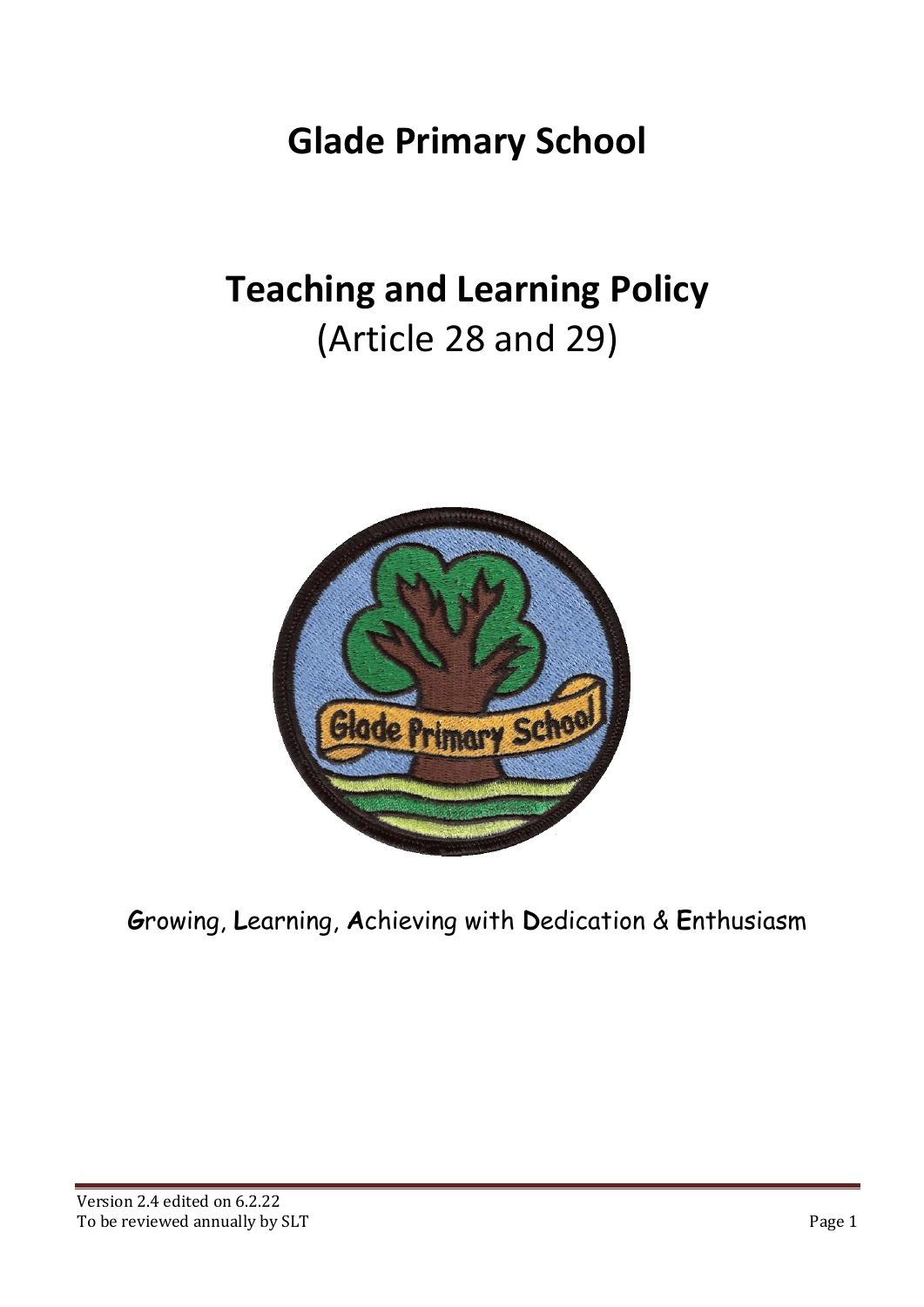

## 1. RATIONALE

We acknowledge that children learn in different ways through a variety of experiences; we therefore recognise the need to develop strategies that allow all our children to learn in a range of ways.

All children have different starting points, different experiences and different responses to teaching and learning. Our first principle is 'Quality First Teaching': this means that the class teacher has a responsibility to ensure that all members of the class, irrespective of needs, feel included, succeed, challenged and can access work at the right level. This will involve teachers in considering groupings; planning work in different ways and at different levels.

Teaching and learning is central to life at Glade Primary School. The quality of teaching has the greatest impact on our children's learning and the standards that they attain.

This is, therefore, a key policy for our school.

We value the strengths of individual children, teachers, support staff, parents, governors and the local community.

## 2. AIMS

The aim of this policy is to provide a clear statement of the principle and practice of teaching and learning at Glade Primary School. This statement represents our agreed view of how our children learn and how we intend to encourage and support that learning. It provides a framework which enables teachers and support staff to be confident in developing their own practice, and ensures that we are consistent in the way we work with our pupils.

We aim to help our children to:

- Enjoy their learning through experiencing success and by increasing their self esteem
- Become independent, confident learners who take greater responsibility for their own learning
- Become resilient, reflective, resourceful and reciprocal learners
- Feel secure and comfortable in school
- Acquire the necessary skills for learning, now and in the future, by developing lively, enquiring minds and the ability to question, share ideas and work co operatively
- Recognise and develop their own personal skills to the best of their ability
- Access a rich, balanced and relevant curriculum in a variety of ways. This includes encouraging creativity and self-expression
- Use language and number effectively, as a foundation for learning, and to feel confident in all areas of the curriculum
- Develop an understanding of other beliefs, cultures and ways of life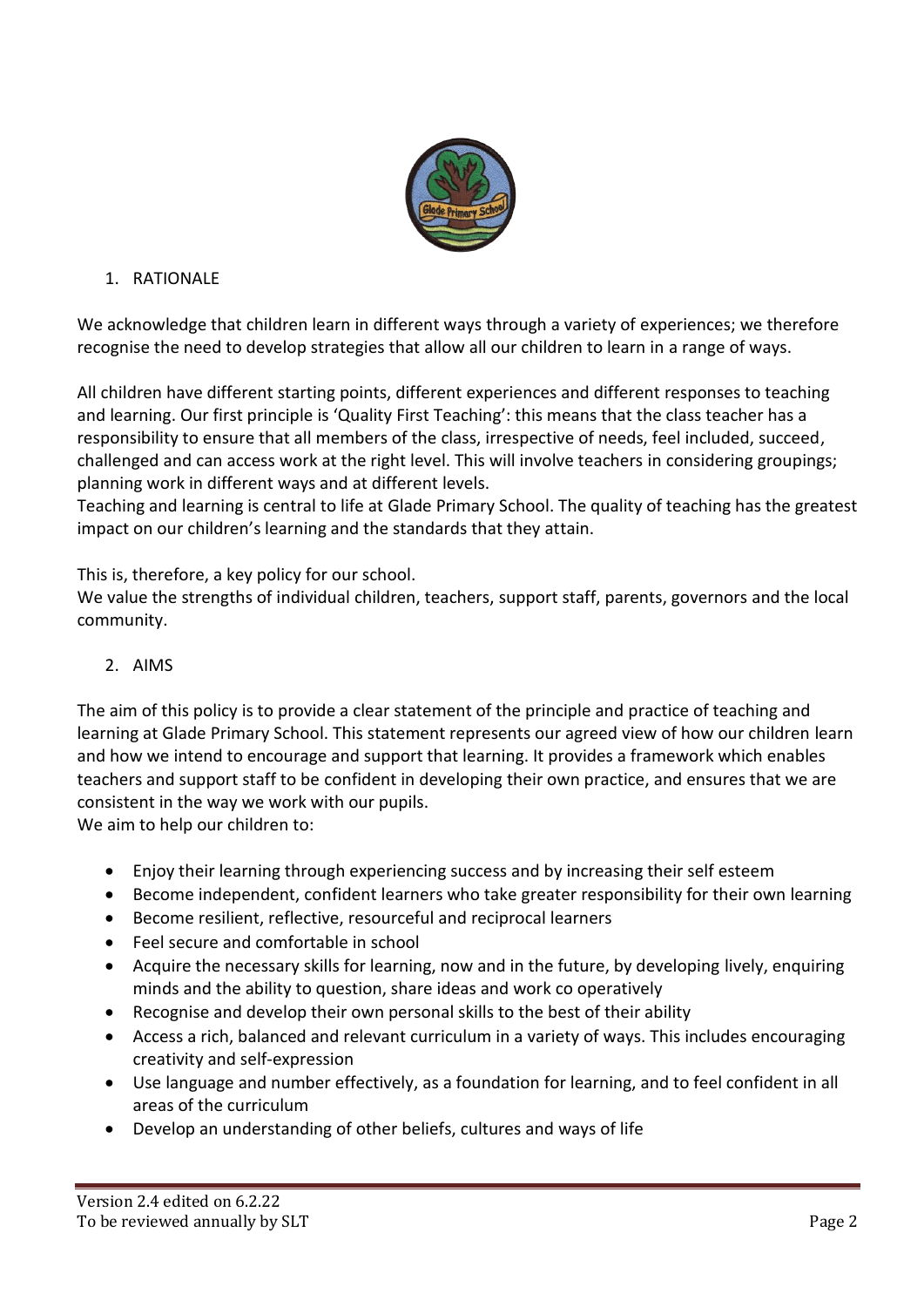## 3. WHAT DOES QUALITY FIRST TEACHING LOOK LIKE HERE AT GLADE?

We believe that teaching is most effective when combining the following four elements during a teaching session;

1. Introduction to the session- warm up activity with the emphasis on enjoyment so that the children are keen to participate and want to keep learning

2. Main teaching session- learning is modelled to enable children to feel confident in having a go 3. Differentiated tasks and activities that require learners to think and develop their understanding either individually or collaboratively

4. Pupils actively involved in reviewing their learning within an effective plenary. Pupils celebrating and sharing achievement and looking forward to the next step

Throughout all these stages we believe good teaching can be characterised by the following:

- Challenging but achievable expectations, clear explanations and rigorous pace.
- Varied and flexible teaching styles are used, dependent on the task.
- Teachers show secure subject knowledge of the areas they are teaching.
- Teachers have an exciting, enthusiastic approach to learning which will help inspire, motivate and engage our children.
- Clear focus is given through explicit learning intentions and success criteria, which identify what learners' need to understand and be able to do in order to achieve.
- Good use of additional adults and resources is made to support the children's learning.
- Positive behaviour management strategies are used to motivate and encourage pupils to respond appropriately and help create a climate for learning.
- Opportunities for self-evaluation and reflection are built in throughout the session.
- A consistent approach is used, in line with whole school policies and procedures.
- Each and every child makes progress in their learning, regardless of ability.
- A relaxed yet purposeful learning environment is created.
- Learning is linked to pupils' prior skills, knowledge and understanding.
- A range of question types are used e.g. open questions and closed questions. Pupils are encouraged to generate their own questions.
- Information is presented in short chunks, which enable pupils to maintain their concentration.
- There is good interaction and communication between children as well as adults and children, developing a broad vocabulary.
- Creative ideas are valued and actively encouraged.
- 4. WHAT DOES GOOD LEARNING LOOK LIKE AT GLADE?

A good learner is someone who…

- Enjoys learning
- Shows 'awe and wonder'
- Asks questions
- Looks interested
- Joins in
- Doesn't give up
- Gives others a chance to talk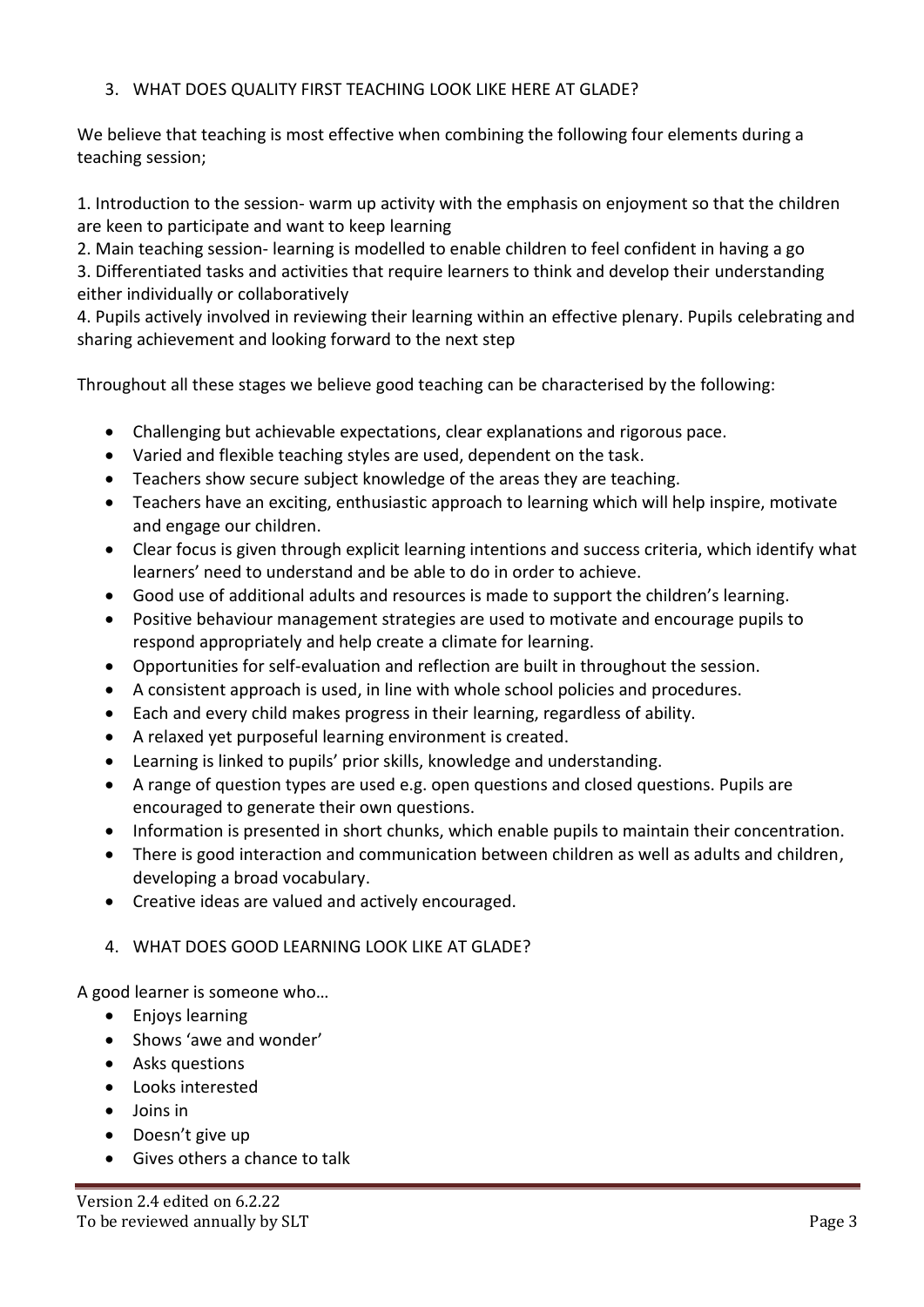- Is kind and helps others
- Asks for help
- Co-operates with others
- Takes a risk and has a go
- Follows our positive behaviour policy so that the learning environment is conducive for all
- Checks they have understood
- Can explain their thinking
- Listens and respects what others think
- Shares ideas
- Tries different ways to solve a problem
- Is motivated to learn

The school recognises that there are a number of children with varying additional educational requirements and needs and their provision may be shaped differently.

## 5. HOW CHILDREN LEARN

Our Curriculum design is based on key areas of research;

## **Development of memory and use of retrieval practice**

Learning is most effective with spaced repetition and frequent and regular retrieval of learned content, to increase both storage and retrieval strength. This is based on the Spiral curriculum, which our Maths curriculum is implemented through. The act of retrieving previously introduced knowledge builds long term memory. Every time, students are asked to recall something learned in the past, the memory of this piece of knowledge is strengthened and its durability is extended. (Mccrea, 2017). Retrieval is far more effective than more frequently used strategies such as re-reading as it strengthens memory and makes it easier to retrieve the information later (Barenberg Roeder & Dutke, 2018; Roediger & Karpicke, 2006)

## **Development of vocabulary/Oracy skills**

Subject overviews show clear links to key vocabulary which should be mastered by the end of the year. There are regular opportunities for children to learn, speak, read and rehearse new vocabulary and this also forms a key part of our assessment process.

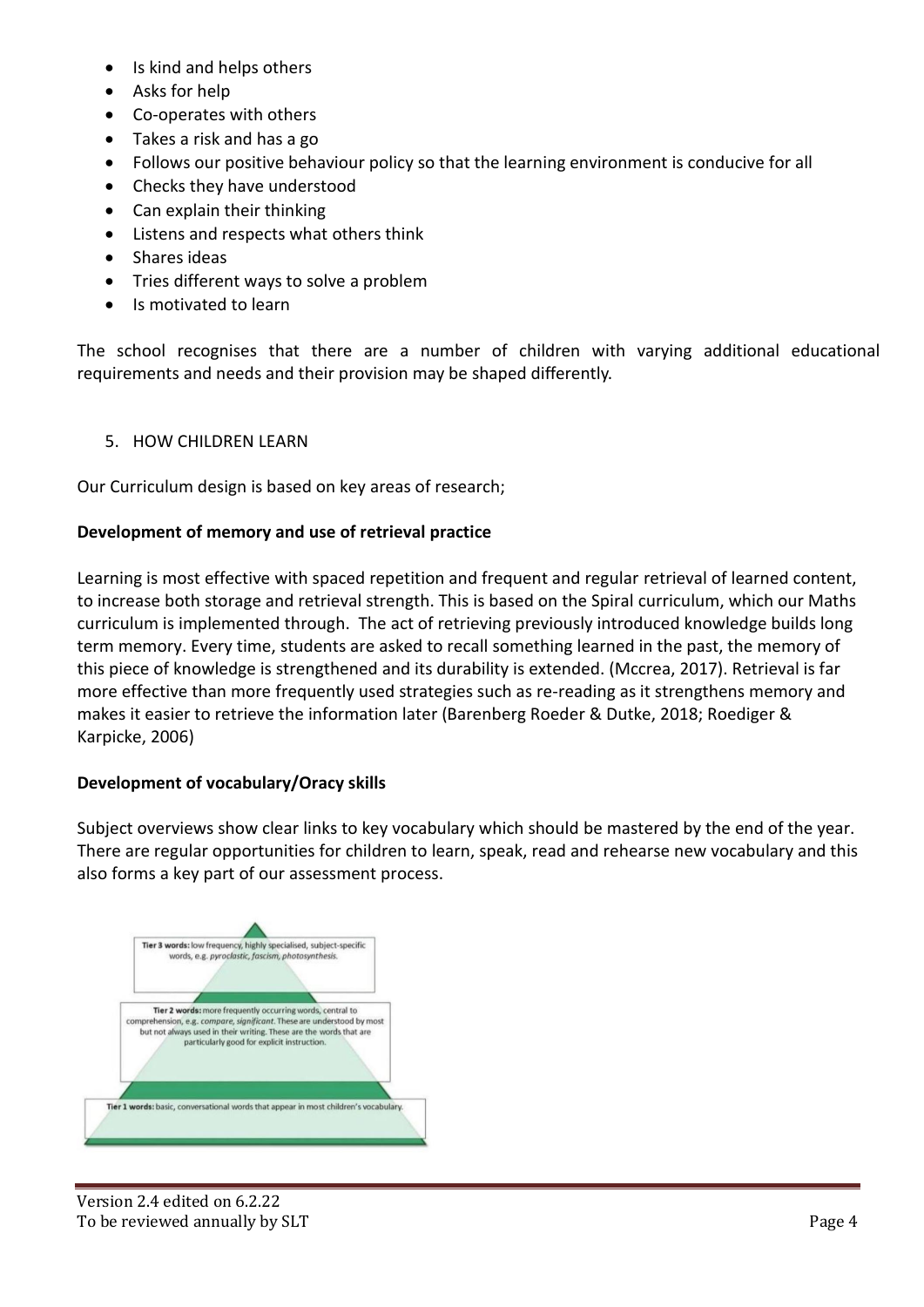## **Development of transferrable skills**

Our curriculum demonstrates a clear and progressive transfer of skills, along with a balanced knowledge base to ensure that pupils are aware of the explicit links between subjects and are able to use skills that they have learnt across other curriculum areas.

## **Development of deeper level thinking leading to sustained mastery**

The Learning Challenge concept is built around the principle of greater learner involvement in their work. It requires deep thinking and encourages learners to work using a question as the starting point. In designing the curriculum, teachers and learners are using a prime learning challenge, expressed as a question, as the starting point. The learning challenges need to make sense to the learners and be within their immediate understanding. Time for learners to reflect or review their learning is central to the whole process. Within the Learning Challenge Curriculum, it is suggested that the final subsidiary learning challenge is handed over for learners to reflect on their learning. Although reflection is seen as a concluding part of the prime learning challenge, it is hoped that that there will be continual opportunities for learners to reflect frequently.

Teachers need to use spaced or distributed practice, where knowledge is rehearsed for short periods over a longer period of time, to study a concept closely for a longer period of time. We recognise it is good practice to block learning and repeat practice over time, as this leads to better long-term retention of knowledge (Rohrer & Taylor, 2006; Rawson & Kintsch, 2005).

An important element of securing deep learning is the revisiting of key concepts and adding new information which links and connects to prior schemata. Our Curriculum has been built carefully to ensure this can happen. The most beneficial time of remembering something, is just before you forget it. Spaced retrieval is a key technique used by our teachers to ensure retrieval of prior content is crucial.

#### **Learning experiences**

We know that giving our pupils the opportunity to try new things and develop new skills can be hugely beneficial. It can help our children to grow in confidence, expand their understanding of the world around them, or introduce a hobby or passion that could last for years to come. Each year, children are asked to select key learning experiences which they will be able to take part in at some point throughout the year. We offer a wide range of educational visits, residentials, camps, workshops throughout the year to link with key learning areas. We also have a range of visitors in school to further support our curriculum.

## 6. LEARNING TARGETS

These are shared with pupils regularly in order to focus on the key learning skills. They are also shared with parents at our Autumn and Spring parent consultation afternoons and in the end of year report. Progress is measured and monitored regularly and termly progress meetings are held with the SLT and SENCO to track progress.

## 7. CURRICULUM DRIVERS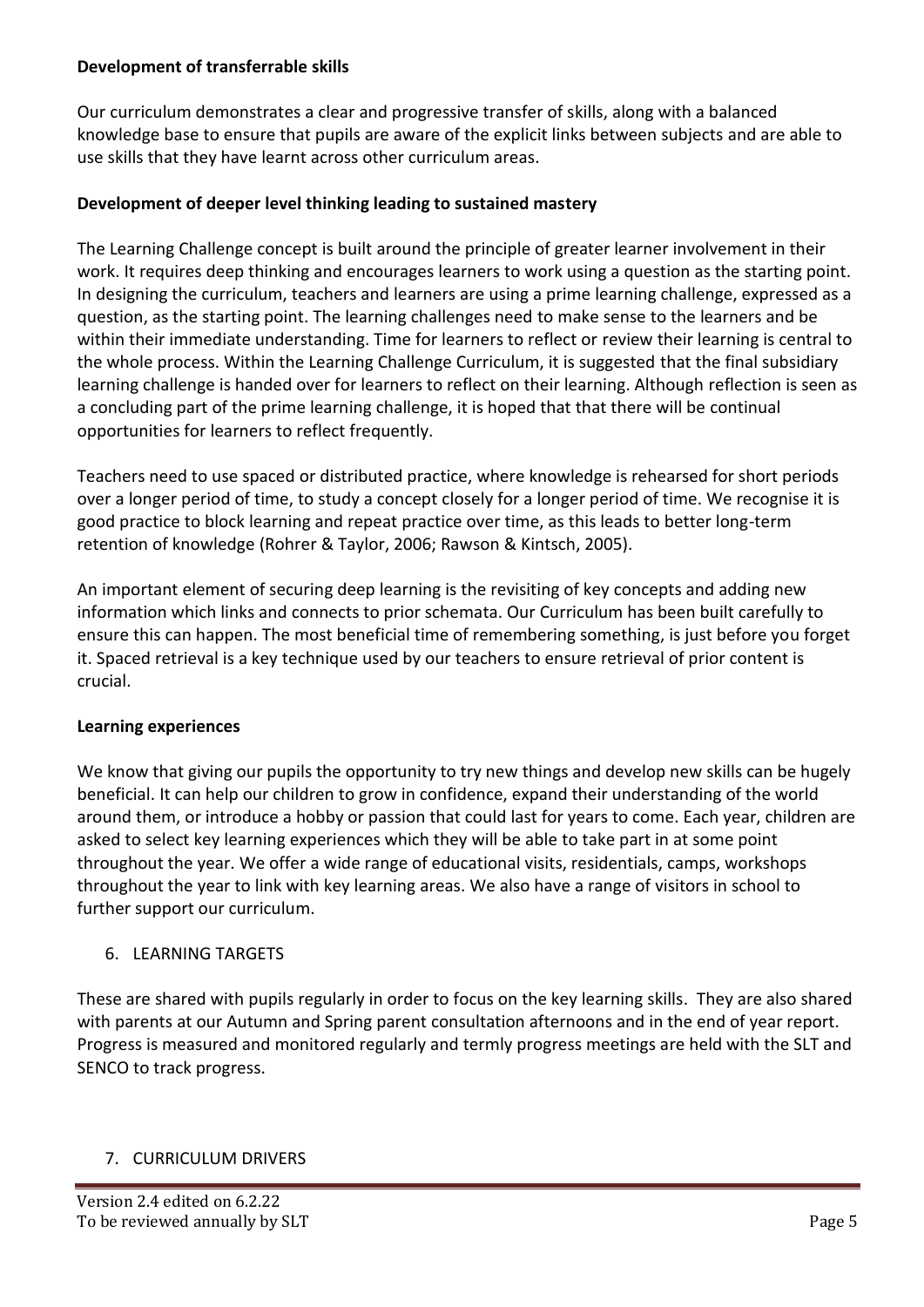We ensure that all our pupils gain full access to the National Curriculum through rigorous planning and implementation. All school stakeholders engage in a regular review of the curriculum led by our Curriculum Lead. We focus on the Intent, Implementation and Impact of curriculum provision at Glade. We offer a rich range of educational visits, workshops and experiences to enrich the lives of our children. We have developed three curriculum drivers that shape our curriculum, bring about the aims and values of our school and respond to the particular needs of our community.

**Aspiration** which encourages our pupils to be the best they can possibly be and to challenge themselves as learners, constantly setting high expectations for all that they do.

**Outdoor Learning** which helps children to develop self-awareness, confidence and self-esteem. It also develops collaborative working and communication skills, as well as positive health benefits – both physically and mentally. We aim to develop a lifelong love of the outdoors!

**Wellbeing** which helps to support and nurture our pupils to behave positively, manage their feelings, work co-operatively, demonstrate resilience and build positive relationships.

**The Arts** which helps our children to engage and express their ideas in a variety of creative forms.

Documents are available on the website and in school giving details of each curriculum area.

## 8. THE LEARNING ENVIRONMENT

At Glade, we believe a positive learning environment sets the climate for learning and enables all children to access the curriculum.

It should:

- Be welcoming and inviting to children and adults by encouraging interaction and providing opportunities for good communication between home and school, reflecting cultural and racial diversity.
- Support and challenge learning by ensuring appropriate resources are accessible for the children, encouraging them to be independent in different areas of learning.
- Remind children that they are working towards personal goals and targets in their learning.
- Celebrate achievement and value effort in the display and presentation of children's current learning across the curriculum. It should help raise self-esteem and confidence.
- Be stimulating and thought provoking with the use of interactive displays and resources and different zones within each classroom, which encourage children to explore, investigate and play.
- Be warm, comfortable and clean with the provision of suitable, functional furniture and fittings.
- Create an environment where children feel they belong and can foster a sense of pride within it.
- Be safe and hazard free, both emotionally and physically.
- Encourage co-operative and collaborative learning and good working relationships, through the flexible use of space and the ability to adapt to whole class, group and individual learning.
- Promote an appropriate atmosphere for learning supported by the school's expectations and Code of Conduct.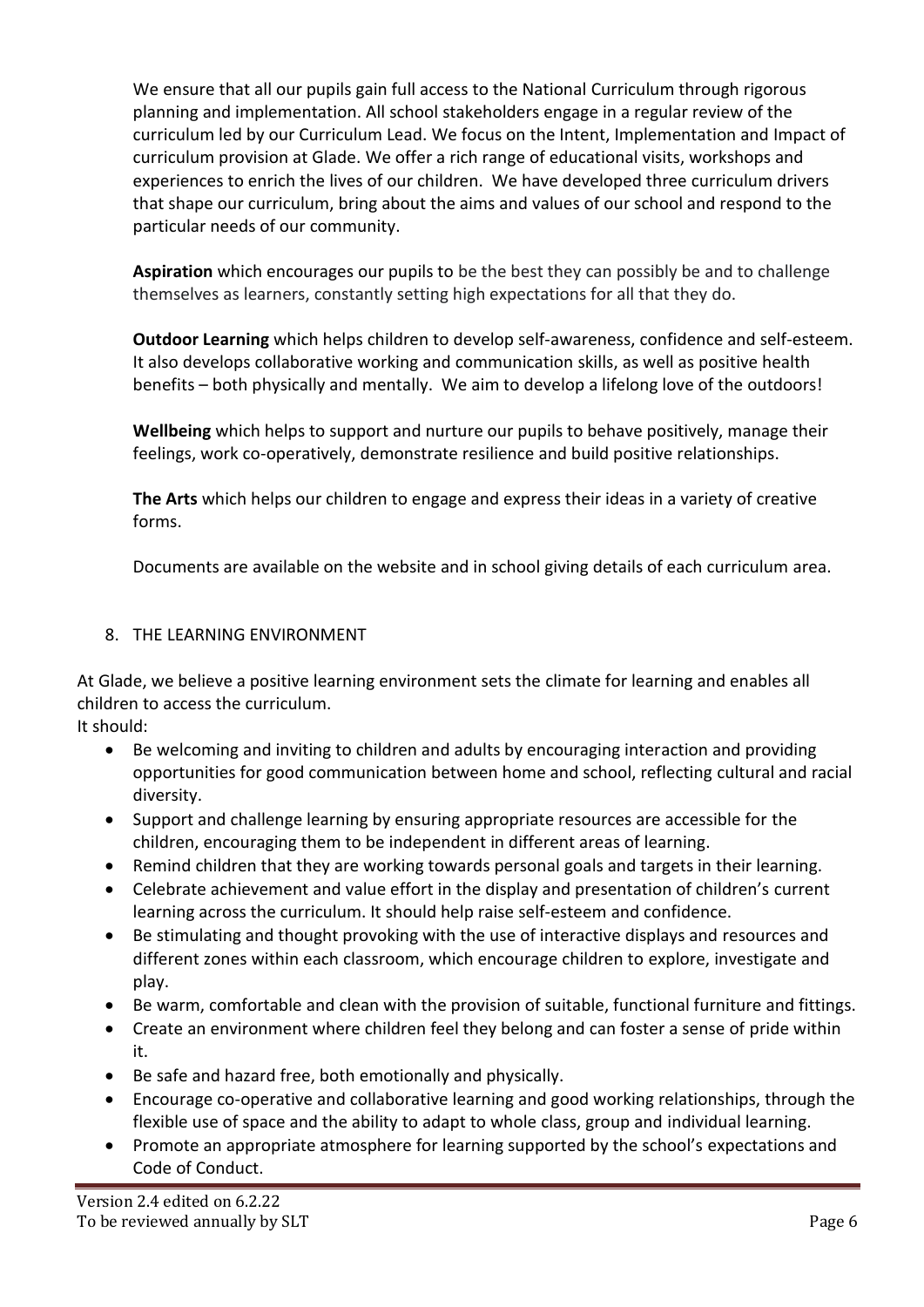• Be well organised and uncluttered, using available space to best advantage.

## 9. EFFECTIVE TEACHING AND LEARNING

In order to facilitate good teaching and learning as a staff we will commit to:

- Have consistent high expectations of every pupil, irrespective of ability, race, gender, age, socio-economic background or achievement.
- Ensuring that all pupils for whom English is an additional language have access to the full curriculum and the full range of cross curricular activities on the same basis as all other pupils.
- Having a good understanding of the primary curriculum- the skills, concepts, knowledge and attitudes which are the goals of the learning process.
- Using a suitable range of organisational strategies and teaching methods to establish a positive learning environment.
- Maintaining good discipline based on mutual respect, in line with our Vision Statement.
- Using the school curriculum plan to guide our teaching which details what is to be taught in each year group.
- Ensuring our daily planning: follows the agreed school format; is shared with the teaching assistants linked to each class; includes information about tasks to be set, resources needed, the way children will be grouped; is evaluated to inform future planning.
- Having clear learning intentions which are shared with and understood by the children (learning/success criteria)
- Using a range of organisational strategies and teaching methods to suit different learning styles e.g. visual, auditory and kinaesthetic (VAK)
- Organising human and physical resources effectively.
- Making sure that the activities we provide for the children extend their knowledge, skills and understanding.
- Being reflective, reviewing the effectiveness of our teaching and monitoring children's progress.

## 10. THE ROLE OF GOVERNORS

Our governors, determine, challenge, support, monitor and review the school policies on teaching and learning. In particular they;

- Ensure clarity of vision, ethos and strategic direction
- Hold the headteacher to account for the educational performance of the school and its pupils, and the performance management of staff
- Oversee the financial performance of the school and making sure its money is well spent.

Governors work with the headteacher and senior leadership team to drive the strategic development of the school and raise standards of achievement. Duties include setting the school's vision, aims and objectives, approving the school budget and appointing the headteacher.

Governors are there to provide oversight and accountability - they don't get involved in the day-to-day management of the school.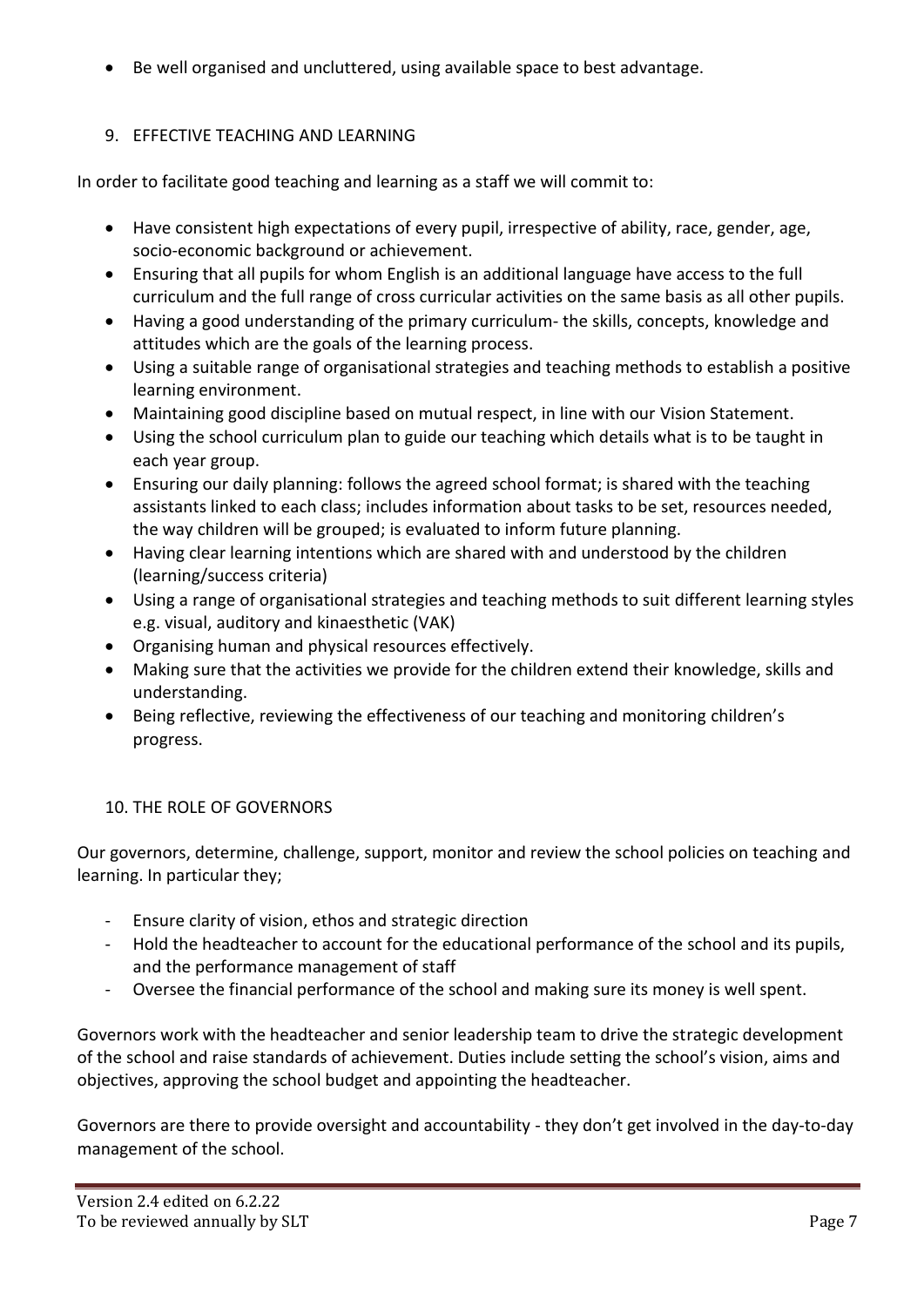## 11. THE ROLE OF PARENTS/CARERS

We believe that parents have the responsibility to support their children and the school in implementing school policies. We would like parents to:

- Have a positive attitude towards school and learning, supporting and working with school.
- Make sure that their child has the best attendance record possible.
- Make sure that their child is equipped for school with the correct uniform, P.E. kit and all that they need for their learning.
- Inform the school if there are matters outside of school that are likely to affect a child's learning or behaviour at school.
- Attend progress meetings and parents' evenings.
- Support the school's expectations with regard to behaviour and attitude.
- Read daily with their child at home and support them with completing their homework.
- Inform the school if they have any concerns.

## 12. MONITORING AND EVALUATION

The aims and objectives outlined in this policy are evident in the day to day working of the school. This will be monitored through:

- Teaching observations.
- Monitoring children's work.
- Learning journey books
- Learning walks.
- The progress of the School Action Plan.
- External inspection.
- Audits from external advisors
- Peer to peer reviews
- Sharing pupils' work throughout school and discussing quality.
- Internal and external moderation of pupils' work.
- Communication with children, parents and the rest of the school community.
- Staff professional reviews in line with the Teacher Appraisal Policy.

#### 13. DIVERSITY

We are a diverse school and value the diversity of our learners, staff and community. We have done a large body of work as part of the journey of diversity and inclusion and its importance in the school and impact on teaching and learning. We recognise the value of diversity in teaching and learning can positively impact on the school community, creating a safe, supportive and purposeful environment where all young people can thrive academically, socially and emotionally. We know that a focus on diversity builds critical thinkers, develops social awareness, improves academic outcomes and ensures all pupils feel represented and included. We have a focus on the voices reflected in our teaching, identifying gaps or missing histories and giving our pupils a sense of agency through social action and impacting on their own communities. We seek to address inequality and support our pupils in seeing themselves reflected in their work and community.